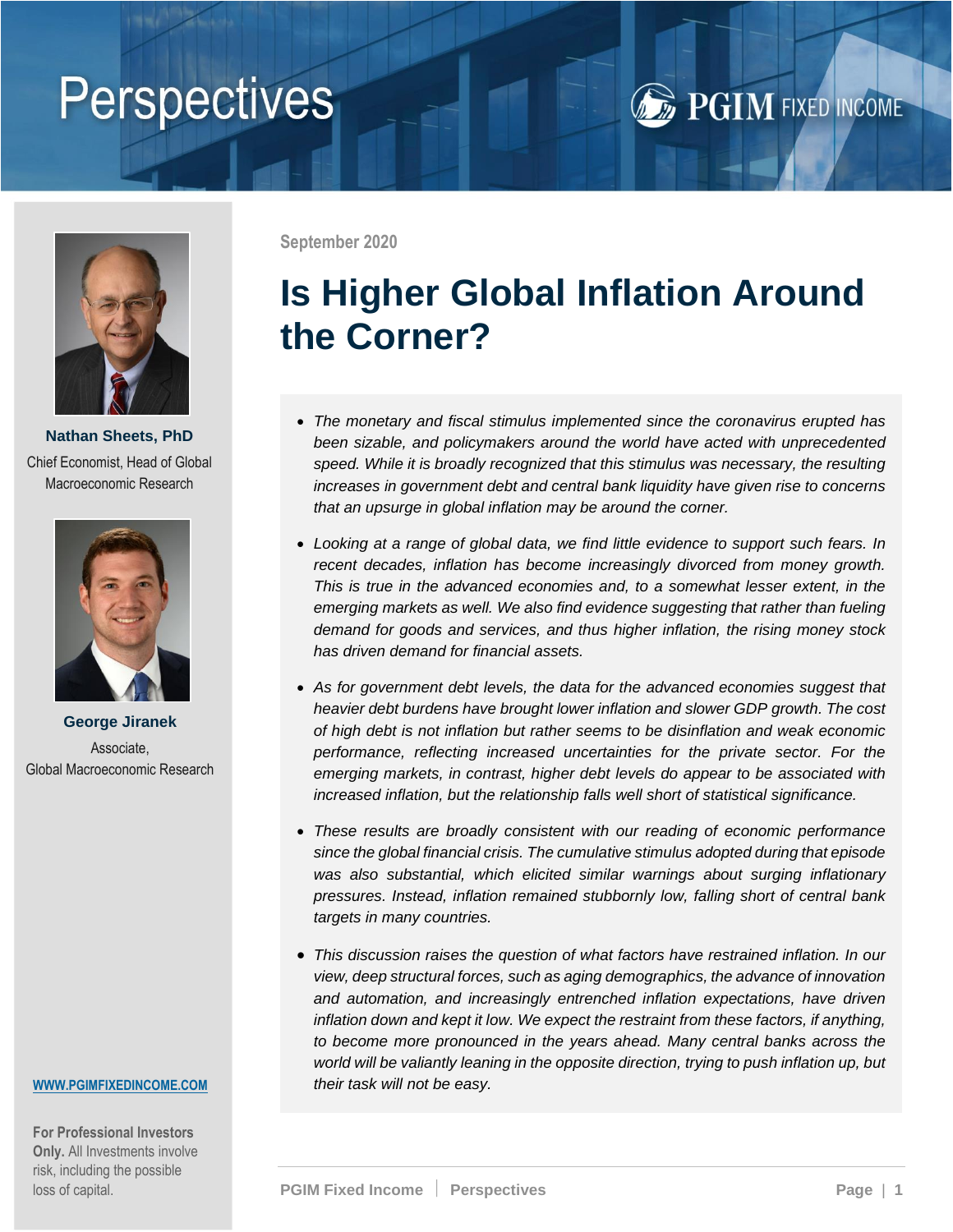With central banks around the world vigorously stimulating and government debt levels surging to new highs, there is good reason to ask whether higher inflation—perhaps much higher inflation—is around the corner. Similar economic conditions have driven inflation up in many previous episodes, and the conceptual linkages between budget deficits, money growth, and inflation are well-established. Milton Friedman famously quipped, "Inflation is always and everywhere a monetary phenomenon."<sup>1</sup>

These fears are further buttressed by evidence that globalization is facing increased headwinds. With the recent double blow of trade wars and the coronavirus, firms could pull back from their cross-border operations and internalize their supply chains. Countries could increasingly close or restrict their borders and—in the name of "essential security"—require key goods to be produced domestically. As such, there is legitimate concern that the efficiencies that globalization has brought could be unwound. A process of "de-globalization" could kick up production costs and push inflation higher.

Reinforcing these concerns, the prices of gold, silver, and bitcoin have surged upward in recent months (Figure 1). The prices of these assets reflect a variety of factors, including perceptions of economic uncertainty, but their recent increases may signal that some investors fear a rise in inflation. Further, over this period, measures of break-even inflation in the United States and the euro area have crept up, albeit only to the levels that prevailed before the virus.

### **Figure 1:** Commodity and Bitcoin Prices May Reflect Inflation Concerns





*Source: Bloomberg, Haver \*Inflation swaps, 5 years, 5 years forward.*

In this paper, we consider the interplay of such factors. While recognizing the inflationary risks, we emphasize that similar concerns were expressed in the aftermath of the global financial crisis. In that episode, central banks' balance sheets also expanded significantly and government debt levels rose. Many observers warned of upward pressures on prices. But, global inflation—and inflation in most major countries—remained subdued (Figure 2). If anything, inflation ran a notch softer than in the years before the financial crisis, despite the efforts of some major central banks to push it higher.





Source: PGIM Fixed Income, National Statistical Agencies, Haver

Our paper provides empirical evidence showing that in recent decades the link between money growth and inflation has broken down in a broad set of countries. Further, we find little evidence that higher debt levels are associated with rising inflation. Indeed, for the advanced economies (AEs), higher public debt seems to be contractionary, depressing growth and inflation. An important caveat is that our results for the emerging markets (EMs) are less crisp than those for

*<sup>1</sup> M. Friedman, "The Counter-Revolution in Monetary Theory," in Explorations in Economic Liberalism, 1966.*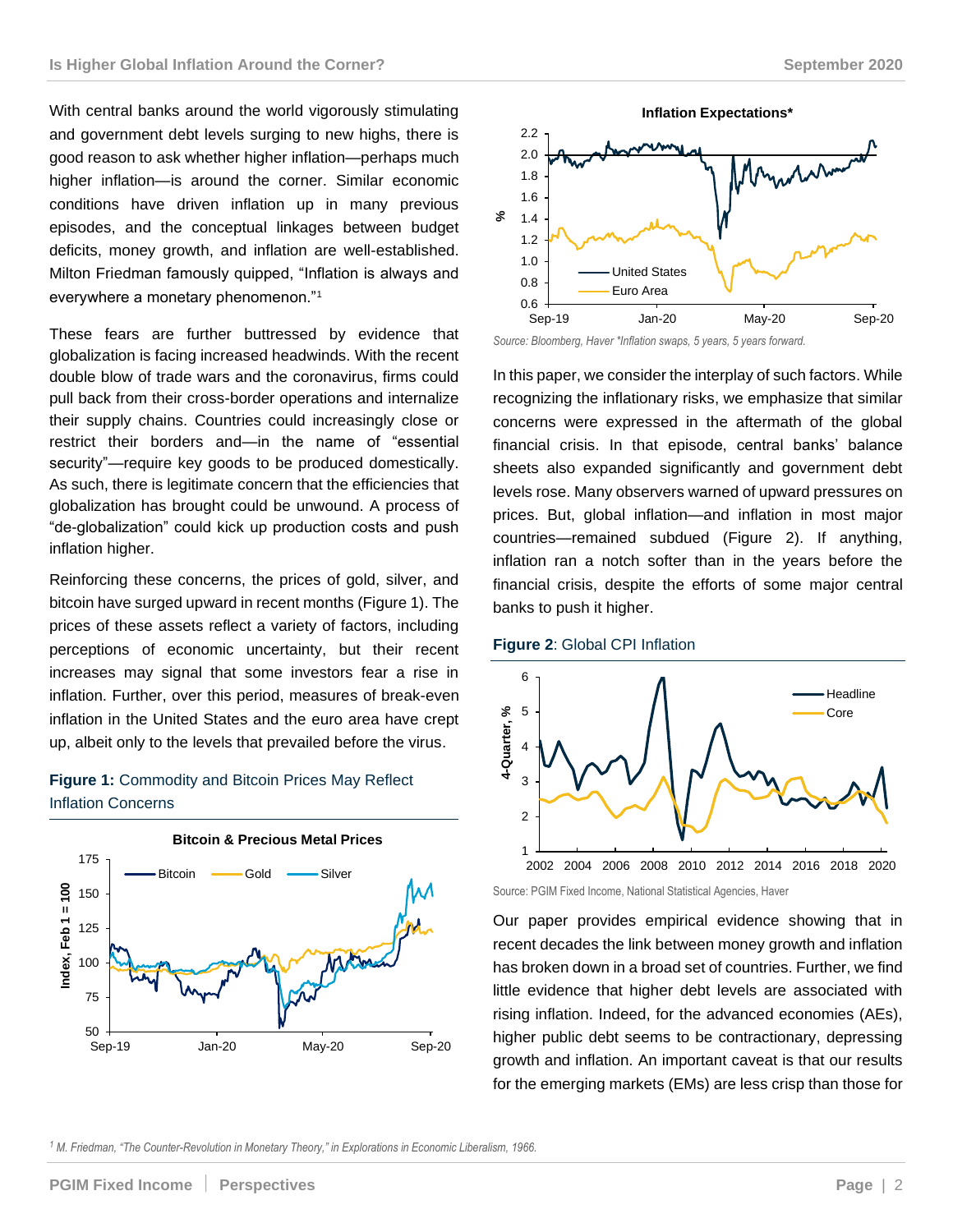the AEs. Our work points to declining inflation risks in the EMs as well, but the increase in their indebtedness in recent months is unprecedented and may pose challenges going forward.

We conclude with some thoughts on factors that we believe have driven inflation. In our view, deep structural forces such as aging demographics, the advance of innovation and automation, and the entrenched persistence of inflation expectations have dragged inflation down and kept it low. We expect these downward pressures, if anything, to become more pronounced in the years ahead. *As such, for many countries, the challenge in the years ahead will not be inflation that is too high, but rather inflation that is too low.*

## **The Classical View of Inflation Determination**

Classical macroeconomic theory posits that rising money growth carries pronounced inflationary risks. More specifically, increasing money growth fuels an acceleration in bank credit. As bank credit accelerates, demand for goods and services expands as well—the aggregate demand curve shifts out. With the economy's productive capacity broadly unchanged, higher inflation ensues. This causal chain has been supported by decades of historical experience.

In this context, high and rising government debt levels have been seen as particularly noxious. Rising debt, at a minimum, increases concerns about the burden of debtservice and repayment risks. This, in turn, may stoke inflation by creating macro uncertainties, which weigh on the currency (triggering inflationary pass-through) and push up inflation expectations. If fiscal performance continues to deteriorate, it may prompt concerns about monetization and lead to further currency weakness and increases in inflation expectations.

These observations are undergirded by the reality that, as debt levels rise, countries ultimately face just three options to restore sustainability—fiscal austerity, faster economic growth, or lower real interest rates. For example, the United States successfully used all three approaches in the deleveraging episode that occurred after World War II. Economic growth was rapid; fiscal policy was remarkably disciplined; and the government's debt-management policies, especially before the Treasury-Fed Accord in 1951, constituted "financial repression" to keep rates low.<sup>2</sup> If such approaches prove insufficient, or are not politically viable, monetization and higher inflation often ensue.

Below, we evaluate this classical theory of inflation determination with an eye toward what it may, or may not, tell us in the current context. Two upfront comments are helpful. First, it seems that over the past decades, market financing-constraints have been relaxed. Many countries are now able to carry higher levels of sovereign debt at lower real interest rates and risk premiums than previously.<sup>3</sup> Debt sustainability constraints have been less binding and concerns about inflation risks less pronounced. This has particularly been the case for the advanced economies, but for the emerging markets as well.

Second, in response to systematic undershooting of inflation targets, many of the major central banks are actively purchasing government debt in an effort to accommodate the government's fiscal stimulus. While central bankers would not call this "monetization"—their actions are observationally equivalent. Going forward, these central banks are likely to continue to purchase large quantities of government securities for some years to come. Stated bluntly, such efforts seem to be one of the few remaining approaches that may yet stoke inflation in these countries.

## **Big-time Macro Stimulus**

The fight against the coronavirus has prompted central banks and governments around the world to move with unprecedented speed to provide monetary and fiscal stimulus. Central bank balance sheets and government debt levels have climbed to new peaks in many countries.

Notably, as shown in Figure 3, in the months since the coronavirus erupted, four major central banks—the Fed, the

*<sup>2</sup> For more details see, N. Sheets, "Back to the Future: Lessons from U.S. Fiscal Deleveraging after World War II," Citi GPS Opinion Article, July 2012.*

*<sup>3</sup> The underlying explanations for this remain an open issue. One possibility is that the rapidly aging global population has increased demand for fixed income securities to finance retirement. A complementary explanation is that in the low inflation environment that prevails in many countries, investors are less concerned about monetization and macro instability. As yet another perspective, some observers have argued that elements of financial repression are again taking hold. Central banks are driving down interest rates and monetizing risk premiums in their efforts to reach their inflation objectives. In order to achieve return hurdles, investors have had to accept higher levels of risk in their portfolios.*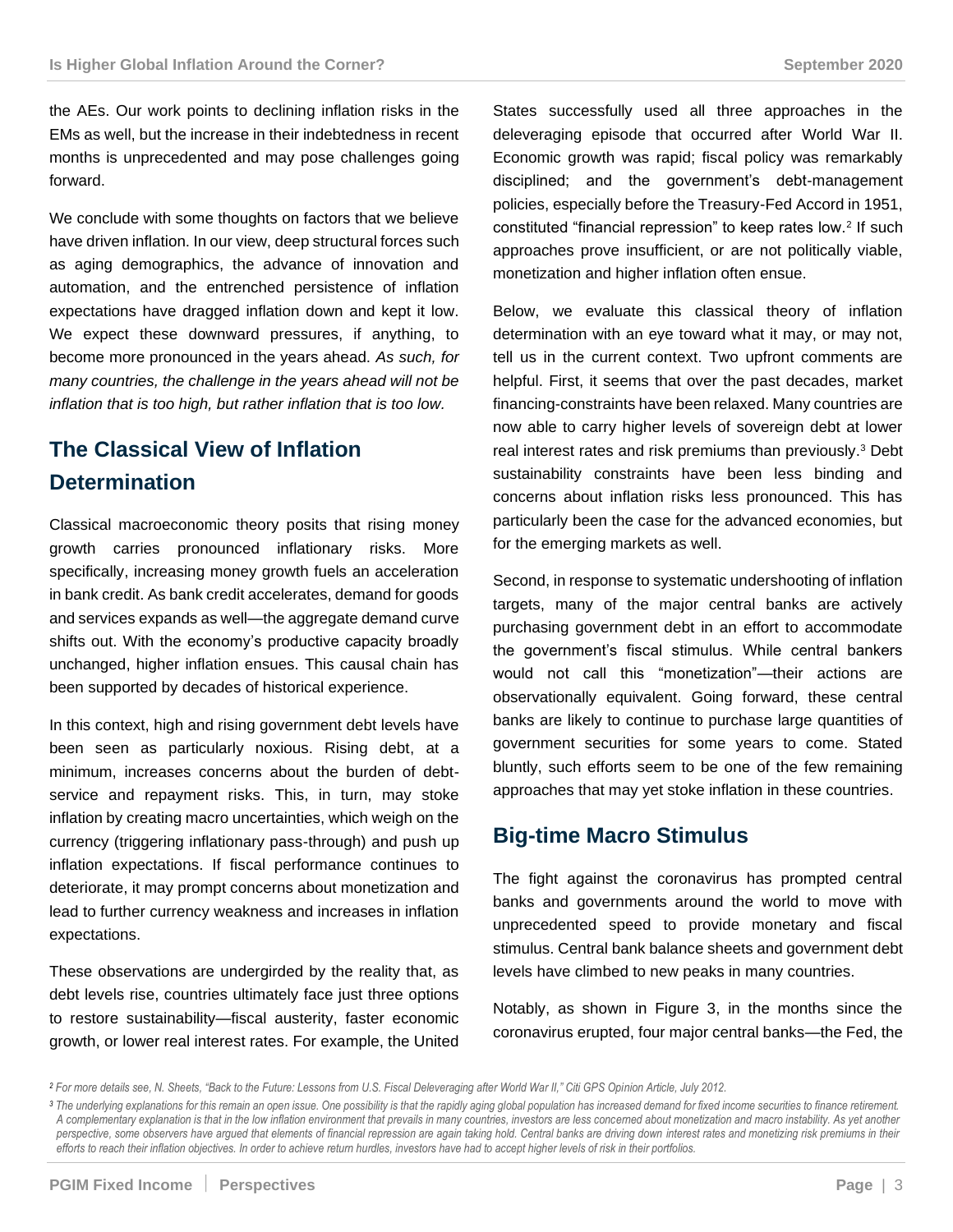ECB, BoJ, and the BoE—have each expanded their balance sheets by 10-20% of GDP. To put this into context, the balance sheet expansion over this short period is comparable to (or exceeds) the size of each central bank's entire balance sheet at the onset of the global financial crisis.<sup>4</sup> M2 has also posted large increases.

In addition, the Fed has cut its policy rate by 150 basis points and the Bank of England by 65 basis points. The ECB and Bank of Japan entered this episode with rates already in negative territory, so had limited scope for further rate cuts.

#### **Figure 3:** Expanding DM Central Bank Balance Sheets



The emerging-market central banks are vigorously stimulating as well. Across a panel of 20 major EMs, all have lowered their policy rate, and 15 have cut by 100 basis points or more. To complement rate cuts, a number of EM central banks have also begun QE programs. Purchases are ongoing in Poland, Chile, Turkey, Colombia, South Africa, and elsewhere.

Central banks have implemented this stimulus against a backdrop of sustained weakness in global inflation. In the DMs, inflation in recent years has often run below target, and this has provided an additional rationale for an aggressive response to the virus. The need to raise inflation has been a complementary justification for action. In the EMs, the story is somewhat different, but inflation has been sufficiently contained that central banks there have seen scope to ramp up stimulus.

Sizable fiscal measures have also been quickly implemented. As shown in Figure 4, the IMF estimates that "active" fiscal stimulus, i.e., increases in expenditures and foregone revenues, will exceed 10% of GDP in the United States and Japan. In Germany and Australia, the stimulus will be 8-10% of GDP. Many of the emerging markets are also providing support.

#### **Figure 4: "**Active" Fiscal Stimulus\*



*Source: IMF, PGIM Fixed Income \*Additional spending and foregone tax revenues.*

*Source: National Statistical Agencies, Haver, PGIM Fixed Income \* 20 major emerging-market central banks.*

*<sup>4</sup> Specifically, the Fed's balance sheet has expanded 13% of GDP versus a 2007 balance sheet of 6% of GDP. The numbers for the ECB are 19% and 13%; for the Bank of Japan, 20% and 21%; and for the Bank of England, 13% and 5%.*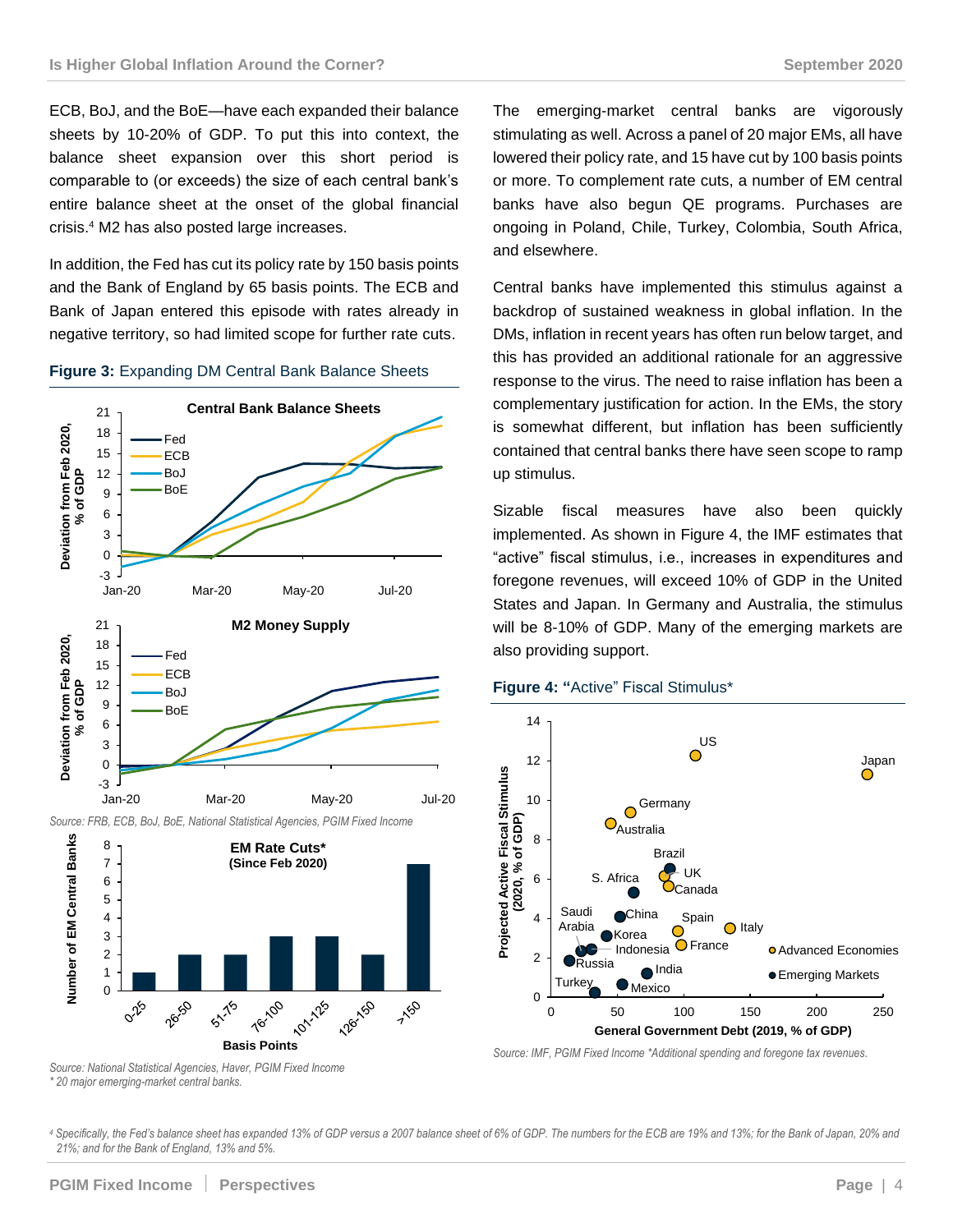What's striking is that the data in this figure seem to have a positive slope—some countries with higher debt levels have approved larger fiscal stimulus packages. This pattern is particularly strong for the emerging markets, where Brazil and South Africa (both with heavy debt burdens) have adopted aggressive packages. In contrast, less-indebted countries (including Russia, Indonesia, and Korea) have been more measured.

Similarly, for the advanced economies, high debt levels have not dissuaded the United States and Japan from providing sizable stimulus. In contrast, Australia and Germany, two low-debt countries, have taken advantage of their room to maneuver in order to also provide significant support through this episode.

In the remainder of this paper, we consider the possible inflationary implications of these developments. Flying in the face of many analysts, we are unconvinced that this stimulus is poised to drive inflation higher. Our conviction on this issue is particularly strong for the advanced economies. For the EMs, the situation should be closely monitored, but we also are not expecting inflation in these countries to move higher in any sustained way.

## **Now vs. Then: A Comparison with the Global Financial Crisis**

As shown in the previous section, the monetary and fiscal stimulus put into place since the coronavirus erupted has been sizable, and policymakers have acted with unprecedented speed. That said, it's easy to forget that stimulus during the global financial crisis was also significant, although it was implemented somewhat more slowly. Looking at data for the two episodes closely, we conclude that at least in some respects the current experience is less unprecedented than it might initially seem.

For example, Figure 5 shows changes in public debt levels from 2007-10 versus IMF projections for the current episode (2019-2021).<sup>5</sup> As shown in top panel, the data for the advanced economies fall roughly along a 45 degree line. This indicates that debt increases across the two episodes

are broadly comparable, with all nine of the countries posting a deterioration of at least 10% of GDP in both episodes.





*Source: IMF, PGIM Fixed Income*

What's interesting is that the nature of the debt is somewhat different. This time it has been concentrated in programs to support spending by consumers and firms. During the global financial crisis, such efforts were also significant, but pressures on the banking sector required large expenditures for recapitalization to protect the financial system from collapse. In both instances, the stimulus was structured to minimize long-lived economic damage.

The story for the EMs, however, differs from the GFC. The increases in EM government debt then were centered around zero—with observations ranging from around +10%

*<sup>5</sup> We note that these windows are asymmetric—three years for the GFC and only two years for the current episode. This reflects that IMF forecasts currently only go out to 2021. But more*  important, the shorter window for this episode is consistent with the rapid, front-loaded nature of both the downturn and the subsequent stimulus.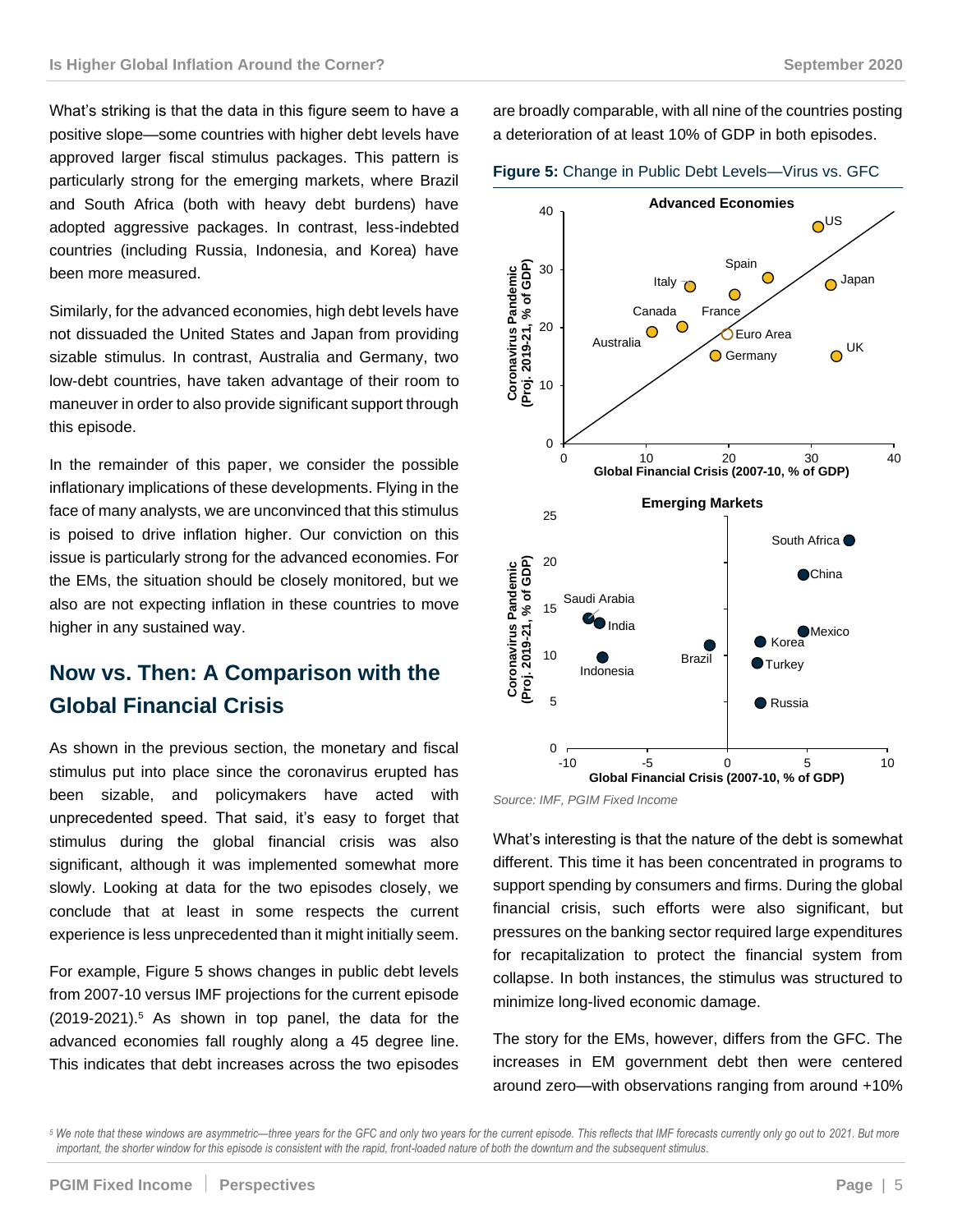to -10% of GDP. In contrast, in the current episode, these countries are posting much larger increases in their debt levels. In some cases, particularly Brazil and South Africa, this mainly reflects explicit fiscal stimulus packages. In many countries, it's also because collapsing nominal GDP is driving up debt ratios. No doubt in all cases, it reflects an assessment that under current conditions the markets will accommodate these higher debt levels without significant penalties. In this respect, the current episode differs from the GFC when market conditions remained tighter and financing constraints more binding.<sup>6</sup> In any event, the upward surge of debt in these countries has few, if any, historical parallels and may yet pose challenges to their economic performance. 7

The story for monetary policy is a little different. The upper panel of Figure 6 shows that policy rates in both sets of countries are now significantly lower than at the onset of the GFC. While rates were cut by larger amounts in the previous episode, this mainly reflects that the higher level of rates provided greater scope for such cuts. This is especially true in the advanced economies, where the average policy rate is now slightly negative.

#### **Figure 6:** Global Policy Rates







*Source: PGIM Fixed Income, National Statistical Agencies, Haver*

This point is echoed by the lower panel, where several the of the advanced economies have not cut rates at all in recent months—reflecting that they were already in negative territory (the ECB, BoJ, Swiss National Bank, National Bank of Denmark) or at zero (the Riksbank).

Consistent with this theme, for the EMs, there is a clear 3:1 ratio between rate cuts in the previous episode and those at present—i.e., rate cuts in the GFC were three times larger. This again reflects that the higher setting of rates at that time provided additional scope for cuts. But it also hints that some of these countries might have only limited room to cut further, if conditions again deteriorate.

*<sup>7</sup> For a more detailed discussion of this issue, see our paper, "[The Prospects for the Emerging Markets](https://cdn.pficdn.com/cms/pgim-fixed-income/sites/default/files/2020-07/PGIM-Fixed-Income-The-Prospects-for-the-Emerging-Markets-Looking-Beyond-the-Storm.pdf)—Looking Beyond the Storm," July 2020.*

*<sup>6</sup> China provided a massive stimulus package during the global financial crisis, but it came largely through a build-up of debt and leverage outside the government's balance sheet. From late 2008 through mid-2010, the debt of China's non-financial sector increased by 34% of GDP.*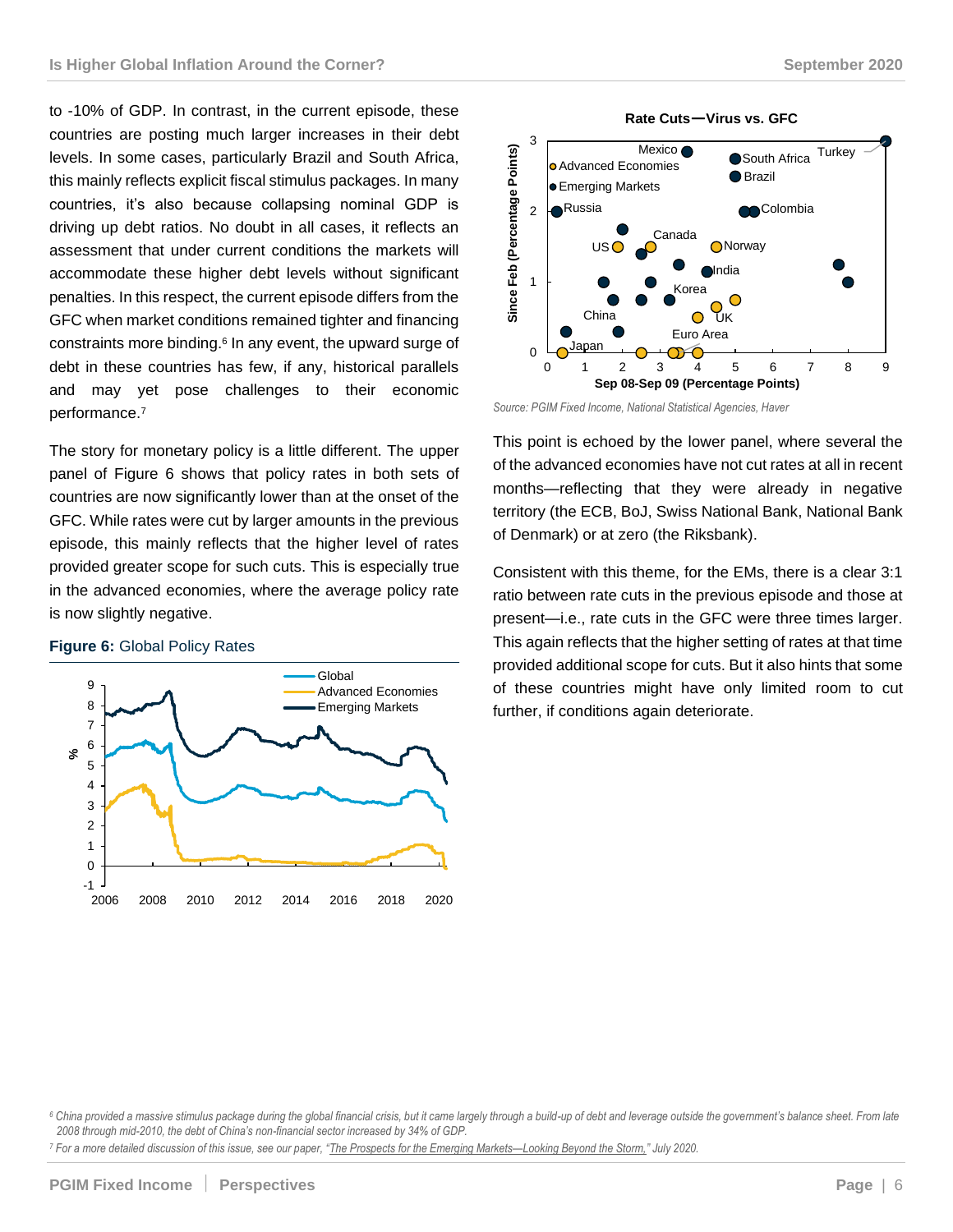Of course, DM central banks also have relied heavily on balance sheet policy in each of the last two crises to satisfy surging liquidity demand from the private sector and provide stimulus to the economy (Figure 7). Three specific observations are important. First, for all of these central banks, the size of the balance sheet is now much larger than during the global financial crisis.

Second, for all four central banks, the surge in the balance sheet over the past six months has outstripped that following the Lehman Brothers crisis. The current episode has seen an unprecedented infusion of central bank liquidity.

Third, in the years following the financial crisis, these balance sheets experienced further growth. While the increases in the current episode have typically been much more immediate and front loaded, the years after the GFC

saw a comparable balance sheet expansion, but it took time to accrue.

In sum, our examination of the stimulus in these two episodes has yielded a number of important conclusions. On the fiscal side, the increase in indebtedness for the AEs seems similar to the financial crisis, while differing some in its composition (more for direct stimulus and less for bank bailouts). For the EMs, in contrast, the current episode has brought a much larger deterioration in debt levels, which may pose financing risks for them going forward.

On the monetary side, policy rates have typically been cut by less than during the GFC, reflecting that rates were set at lower levels when the pressures began. The increase in balance sheets has been more front loaded—rising roughly as much since the virus' onset as during the during the three to five years following Lehman's collapse. However, both

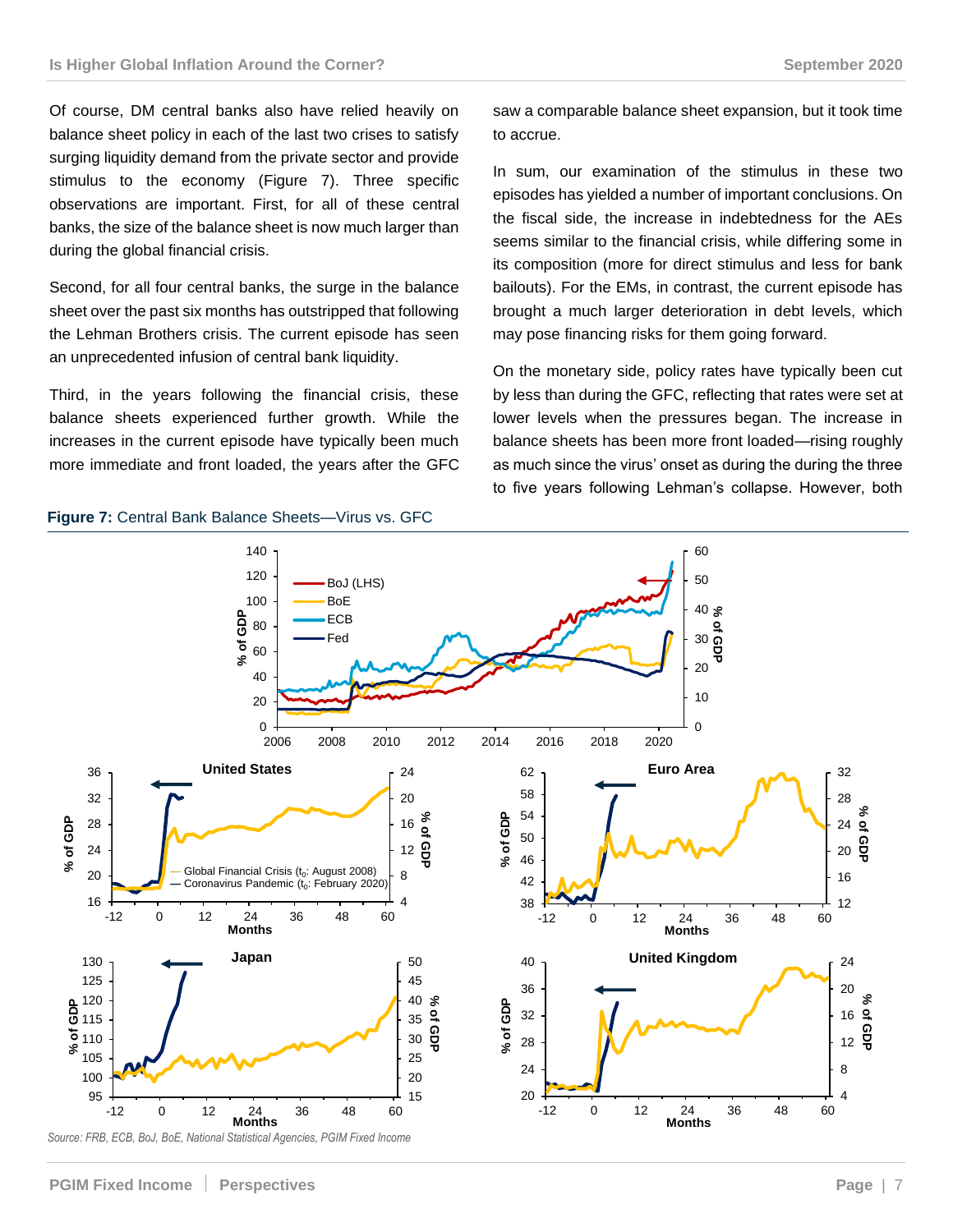episodes saw increases in central bank liquidity that were sizable by any metric.

We thus conclude that, although the stimulus across the two episodes is not exactly identical, it at least rhymes. There are some quantitative differences but many qualitative similarities. Given that inflation remained soft following the GFC, notwithstanding the substantial stimulus, this gives good reason to be cautious in extrapolating rising stimulus into higher inflation today. With this in mind, the next two sections examine the relationship between money, debt, and inflation more closely.

## **But Money Doesn't Create Inflation—At Least Not Anymore**

Classical theory argues that an accelerating money stock will fuel an expansion of bank credit; expanding bank credit, in turn, will drive growth in aggregate demand; and the growth in aggregate demand will ultimately be inflationary— "too much money chasing too few goods."

Notably, however, money growth—proxied here by M2 moved up during the global financial crisis and has surged even more significantly in recent months (Figure 8). But rather than driving inflation higher, it has been reflected in a sustained drop in money velocity in both the advanced economies and the emerging markets.<sup>8</sup> Velocity fell sharply during the GFC, generally eased down somewhat further in the decade that followed, and has again plunged during the covid episode. People have simply held the money.

The lower left panel of Figure 8 provides a longer time series for the major advanced economies. (We consider further evidence for the emerging markets in a separate section below.) For the United States, M2 velocity was roughly constant from 1960 until 1990. It increased a notch during the first half of the 1990s, but it has since been on a steep downward trajectory. For the euro area, velocity edged up



**Figure 8: Declining Money Velocity** 

*Source: FRB, ECB, BoJ, BoE, National Statistical Agencies, PGIM Fixed Income*

*<sup>8</sup> The classical velocity equation is MV=PY, where M is money, V is money velocity, and PY is nominal GDP. Thus, money velocity is the number of times that the money stock must turn over to support nominal spending in the economy.*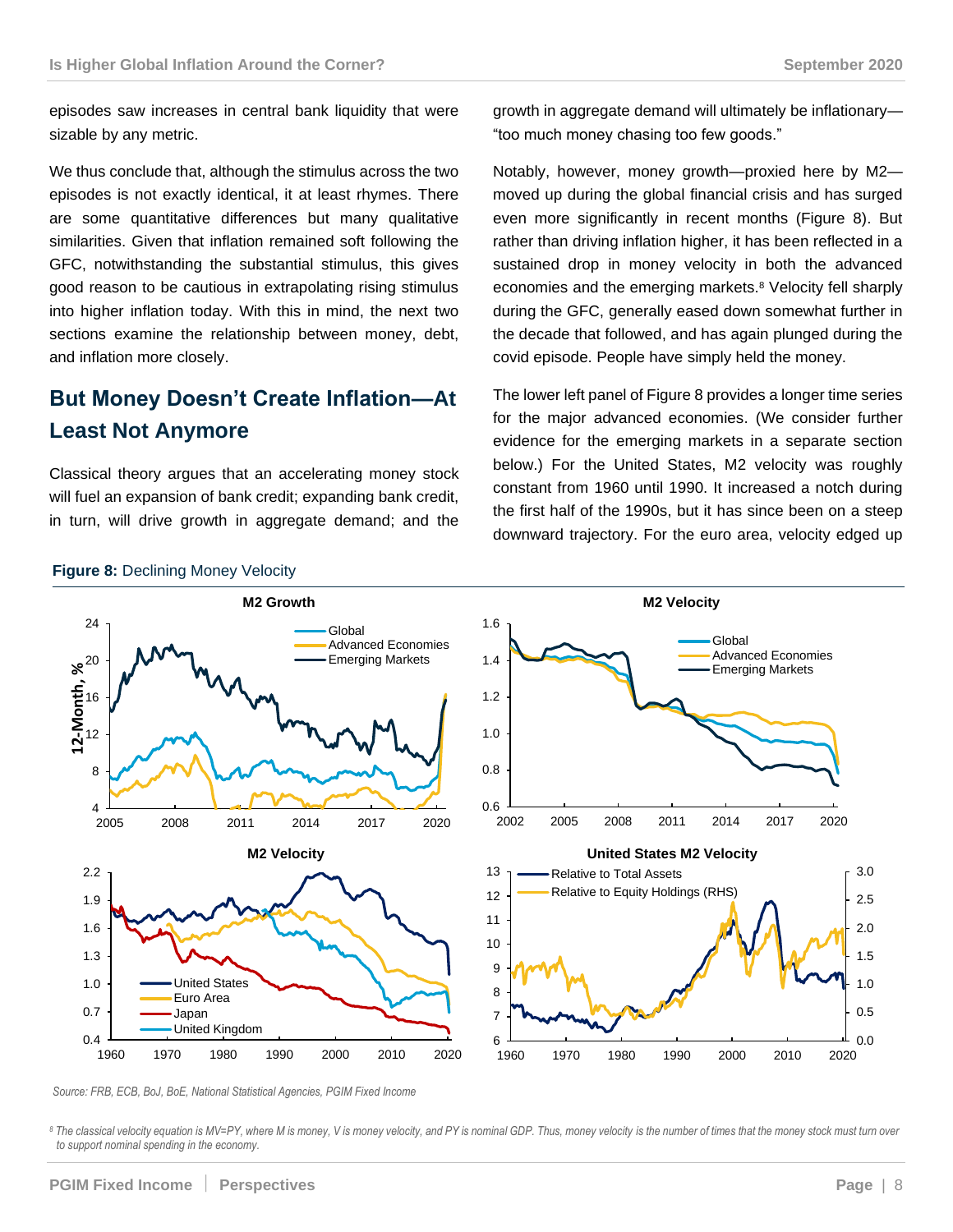from the 1970s through the early 1990s, but has since fallen sharply as well.<sup>9</sup> Japan's experience is even more striking with velocity recording an essentially uninterrupted decline over the past six decades. The data for the United Kingdom start later, but have shown a uniform decline since the 1990s.

This widespread slowdown in money velocity reflects a number of underlying factors. The shifting regulatory and institutional environment has no doubt been at work, including the increasing role of market-based intermediation (or "shadow banking") and the tightening of bank regulation following the crisis.

Similarly, the gradual deceleration in global GDP growth, shifting demographics, and the downward trend in interest rates (which has reduced the opportunity cost of holding money) have likely also contributed.<sup>10</sup>

One provocative hypothesis is that instead of fueling demand for goods and services, and thus higher inflation, the rising money stock has driven purchases of financial assets. With this in mind, the lower right panel reports the velocity of M2 relative to the value of U.S. assets. Specifically, the graph shows how many times M2 would need to turn over to support the equity holdings and total asset holdings of households.<sup>11</sup> What's notable is that in 1990, as M2 velocity was beginning its descent, these measures of financial velocity rocketed upward, and were then volatile through the decade of the 2000s. Subsequently, the velocity for total asset holdings has been relatively stable, as it generally was until 1990. In contrast, the velocity for equity prices has climbed back up during the last decade.<sup>12</sup> In any event, these data hint that in recent years money growth is much more likely to express itself in rising (and perhaps more volatile) asset prices than in conventional inflation. In this respect, the economy seems to have shifted significantly since the 1990s. These observations underscore the need for central banks to continue to watch for financial stability risks and develop their macro-prudential tools.



#### **Figure 9:** Bank Credit & Measures of the Money Stock

*<sup>9</sup> Before the introduction of the euro in 1999, the data are the aggregate money stocks of 11 major European countries (expressed in ECUs).*

*<sup>10</sup> For more discussion see R. Anderson, M. Bordo, and J. Duca, "Money and Velocity During Financial Crises: From the Great Depression to the Great Recession," 2016; R. Judson, "Demand for M2 at the Zero Lower Bound: The Recent U.S. Experience," 2014; and B. Bernanke, "Monetary Aggregates and Monetary Policy at the Federal Reserve: A Historical Perspective," 2006. <sup>11</sup> Algebraically, this would be MV=Value of Asset Holdings.*

*<sup>12</sup> The value of household's holdings of non-financial assets (mainly real estate) has lagged over the past decade.*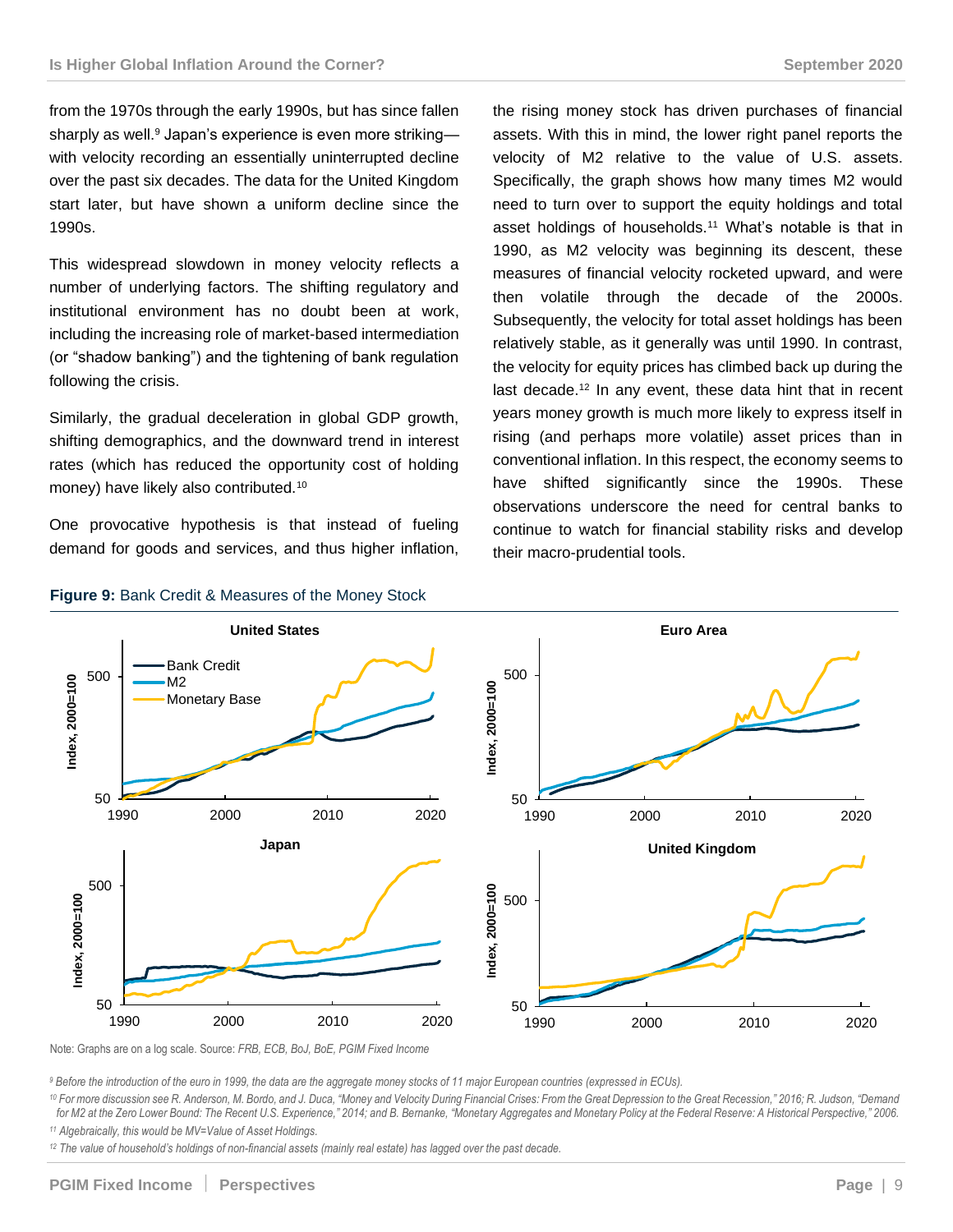As another nail in the coffin of the "money causes inflation" theory, Figure 9 looks at the relationship between central bank balance sheets (proxied here by the monetary base), M2, and commercial bank credit. We find that rapid increases in the monetary base have not translated into proportionate growth of M2, and growth of M2 has not translated into proportionate growth of bank credit. Especially since the financial crisis, these relationships have broken down. It remains an open issue to what extent this reflects a hesitancy of banks to lend (e.g., due to concern about the economic outlook, compressed intermediation margins, and intensified regulatory constraints) versus an anemic demand for credit (reflecting softer economic growth and private-sector balance sheet challenges). In any event, increased liquidity has tended to sit in the financial system, rather than fuel demand for goods and services.

As an alternative look at the data, Figure 10 graphs the coefficients obtained from rolling regressions of inflation on M2 growth for these same four economies.

Each observation represents the estimated coefficient for a rolling 15-year sample. In all four cases, the coefficient was somewhat bouncy but typically positive and statistically significant until at least 2000. Since the global financial

crisis, however, the relationship has gone off track—with the coefficient near zero and generally not statistically significant. Japan, however, is an exception. Since the onset of Abenomics and the BOJ's exceptional efforts, the coefficient has bounced back up and is again statistically significant. Given that Japan's inflation performance has remained subdued, this result doesn't call into question our broader findings that rising money growth is unlikely to trigger sustained inflation. Rather, it provides a ray of hope for central banks struggling to counteract disinflationary pressures.

The evidence in this section is well known by central banks. In recent decades, they have pushed aside various kinds of monetary targeting regimes to focus instead on inflation targeting frameworks, often guided by Taylor rules. While it is always possible that a relationship between money and inflation may re-assert itself in the aftermath of the current crisis, such an outcome would be a sharp deviation from the recent historical experience.



#### **Figure 10:** DM Money Growth & Inflation\*



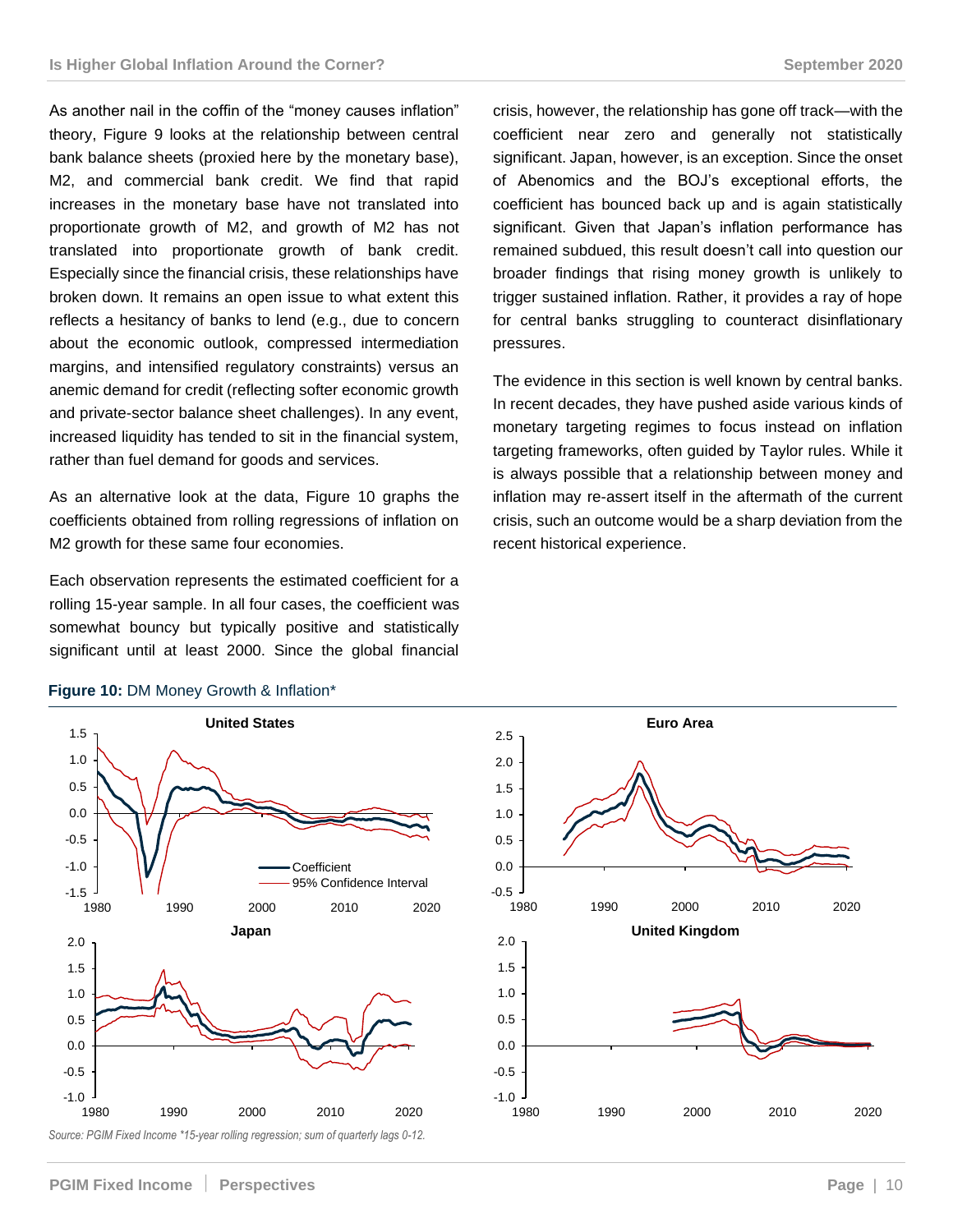## **And Rising Debt Doesn't Stoke Inflation**

In this section, we turn to the question of whether higher levels of government debt have been associated with rising rates of inflation in the advanced economies. The scatterplot on the upper panel of Figure 11 provides some useful evidence. Each observation represents a country's experience over the course of a decade. For example, the dot in the southeast corner is Japan in the 2010s. The data include nine countries and begin in the 1980s. 13

#### **Figure 11:** Debt & Inflation



*Note: Decadal observations for 9 countries; t-stats are in parentheses. Source: IMF, National Statistical Agencies, PGIM Fixed Income*

As mentioned above, classical theory posits an upward sloping relationship between debt and inflation. Rising debt levels are expected to kick off increasing concerns about repayment prospects, currency depreciation, and (ultimately) the risk of monetization. In the process, inflation expectations are pushed higher. In stark contrast, however, we actually find a statistically significant *negatively sloped* pattern in the data. Government debt has been associated with *lower*, rather than higher, inflation.

The lower panel provides some further insight. Using the same format, we also obtain a negative relationship between government debt and real GDP growth. This suggests that rising government debt levels may be contractionary and weigh on growth and, thus, inflation as well. This contractionary impulse could flow from weaker sentiment and spending among households and firms, as they struggle to assess uncertainties about the paths of future taxes and spending, the government's ability to manage the debt, the sustainability of the debt over the longer term, and whether fiscal policy still has scope to stabilize the economy in the event of a downturn.<sup>14</sup>

Of course, to the extent that higher debt levels actually prompt fiscal retrenchment, the headwinds for growth are concrete and direct. In recent years, we have seen this occur in several notable instances. For example, Japan's high debt levels have led to several rounds of increases in the country's consumption tax, and these tax hikes have created powerful headwinds for growth. In the United States, fiscal policy swung toward austerity in the years after the financial crisis. This was implemented through a series of highly politicized fiscal cliffs and government shutdowns, which stoked uncertainties for the economy and markets. Similarly, in Europe, fiscal policy in a number of countries was tightened appreciably in the aftermath of the peripherals crisis with an eye toward meeting the requirements of the Stability and Growth Pact. None of these countries have seen inflation break out on the upside.

Our results echo those of Reinhart and Rogoff (2010). They found for a broad sample of countries over a period of 200 years that high levels of government debt were associated

*<sup>13</sup> The countries are the United States, Canada, Japan, Australia, the United Kingdom, Germany, France, Italy, and Spain.*

<sup>14</sup> While governments have provided substantial fiscal stimulus in the current episode, the availability of fiscal space was a matter of debate in the years before the virus hit. Moreover, given *the massive debt that has been incurred, it's reasonable to question the scope for still further stimulus in the event of another shock.*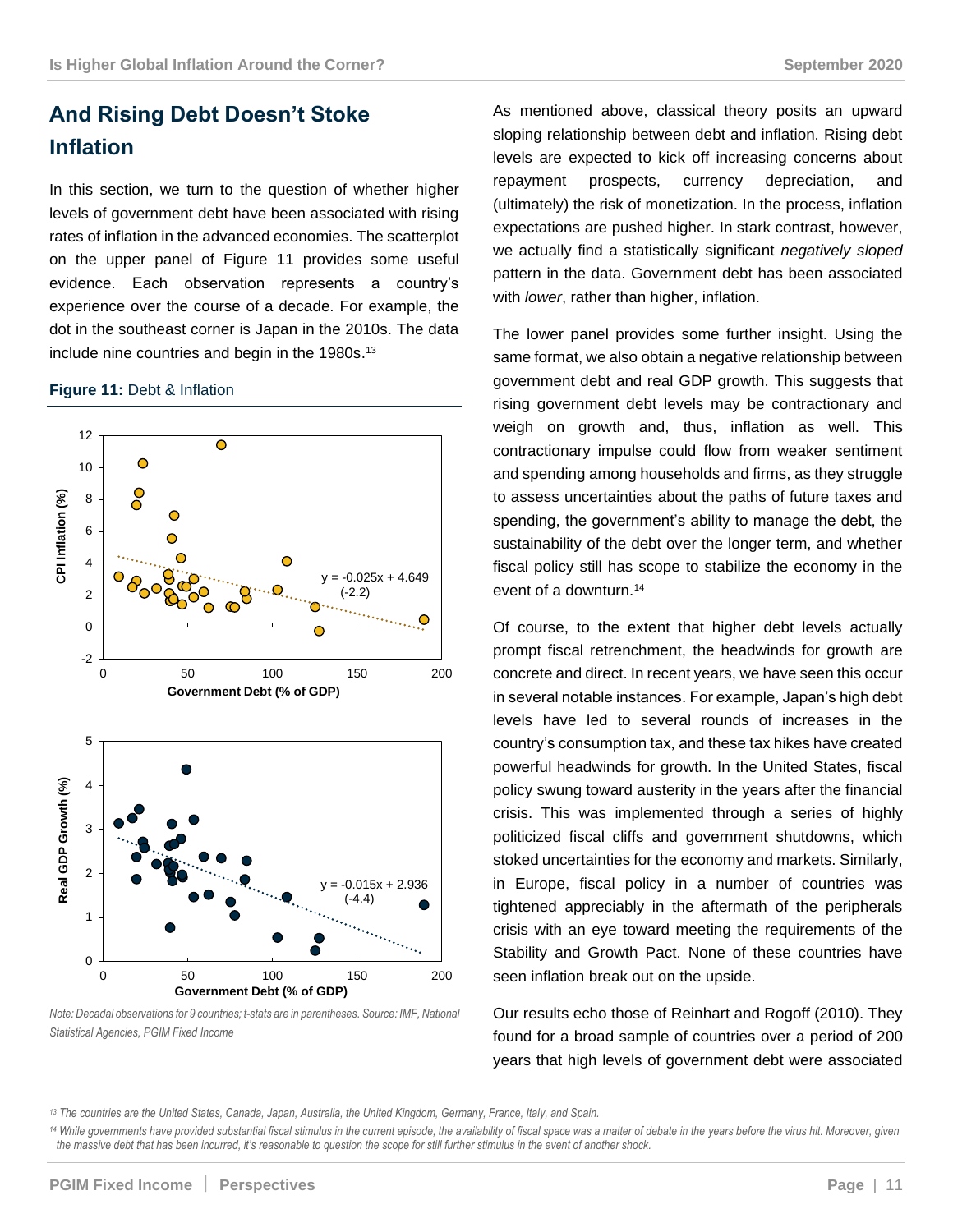with slower subsequent growth. <sup>15</sup> For the countries and time period that we consider, the data suggest that debt may be exerting a more generalized downward pull.

As we consider this evidence, we recognize that causality between debt and real GDP growth could also flow in the opposite direction—countries with slower economic growth might over time accumulate higher debt burdens. Their slower growth could translate into weaker tax revenues and, thus, higher debt levels. Alternatively, some countries may seek to compensate for softening real GDP growth with increased fiscal spending. In short, soft economic performance (low growth and inflation) might result in higher debt levels—rather than the other way around.

With this in mind we examine the relationship between debt, inflation, and growth more formally in Figure 12. In this regression, we consider five year-averages of each of the variables. We regress inflation (and then growth) during a given five-year period, on government debt in the previous five year-period as well as on a lag of the dependent variable and country fixed effects. Thus, holding inflation (or growth) in the previous period constant, do higher debt levels translate into higher or lower inflation (or growth) in the current five-year period?

#### **Figure 12:** DM Debt & Inflation

|                          | <b>Dependent Variables</b> |                   |
|--------------------------|----------------------------|-------------------|
| <b>Regression Models</b> | <b>Inflation</b>           | <b>GDP Growth</b> |
|                          |                            |                   |
| <b>Government Debt</b>   | $-0.003$                   | $-0.017$          |
| (First Lag, % of GDP)    | $(-0.5)$                   | $(-2.3)$          |
|                          |                            |                   |
| <b>Inflation</b>         | 0.342                      |                   |
| (First Lag, % AR)        | (6.7)                      |                   |
|                          |                            |                   |
| <b>GDP Growth</b>        |                            | $-0.110$          |
| (First Lag, % AR)        |                            | $(-0.8)$          |
|                          |                            |                   |
| Adj. R-Squared           | 0.627                      | 0.162             |
| <b>Observations</b>      | 61                         | 61                |

*Note: Observations are 5-year averages from 1980-2019; regressions include an unreported constant and country fixed effects; t-stats reported in parentheses; bold indicates statistical significance at the 5% level. Source: PGIM Fixed Income*

For inflation, this regression generates a coefficient on government debt that is very close to zero and statistically insignificant. We see no evidence linking debt to higher subsequent inflation in these countries. For growth, we continue to find a statistically significant negative relationship between government debt and economic growth, reinforcing the previous evidence that higher indebtedness creates headwinds for economic activity in these countries.

In sum, we have found surprisingly little evidence to support the classical view that rising debt levels systematically drive higher inflation.<sup>16</sup> If anything, the data for the advanced economies suggest that heavier debt burdens have brought lower inflation and slower GDP growth in recent decades. The cost of high debt is not inflation but may instead be disinflation and weak economic performance, apparently reflecting increased uncertainties for the private sector and the risk of fiscal austerity.

### **Assessing the EM Experience**

This section considers the experience of the emergingmarket economies. We find that since the global financial crisis, the link between money growth and inflation has also weakened relative to a few decades ago, but it has generally continued to show a degree of statistical significance. For debt and inflation, our data indicate a weak positive relationship. Higher debt levels are associated with higher levels of inflation, but the coefficient is not statistically significant.

Figure 13 focuses on inflation and money growth. We look at a set of six relatively strong EMs—Chile, Mexico, China, Indonesia, Korea, and South Africa. We choose these countries because they have data stretching back several decades, which is needed for our empirical work, but they also strike us as capturing a fairly diverse set of experiences. Even so, the extent to which this sample is representative of the EMs more broadly is admittedly an open question. To construct an aggregate, we take a simple average across these countries, which avoids the pitfalls and challenges of more complicated weighting schemes.

*<sup>15</sup> "Growth in a Time of Debt," American Economic Review, May 2010.*

<sup>16</sup> Consistent with this finding, BoE Deputy Governor Ben Broadbent recently observed that for the UK over the past three hundred years: "The correlation between public-sector indebtedness *and inflation—whether that's measured contemporaneously of after the event—is zero." See "Government Debt and Inflation," September 2020.*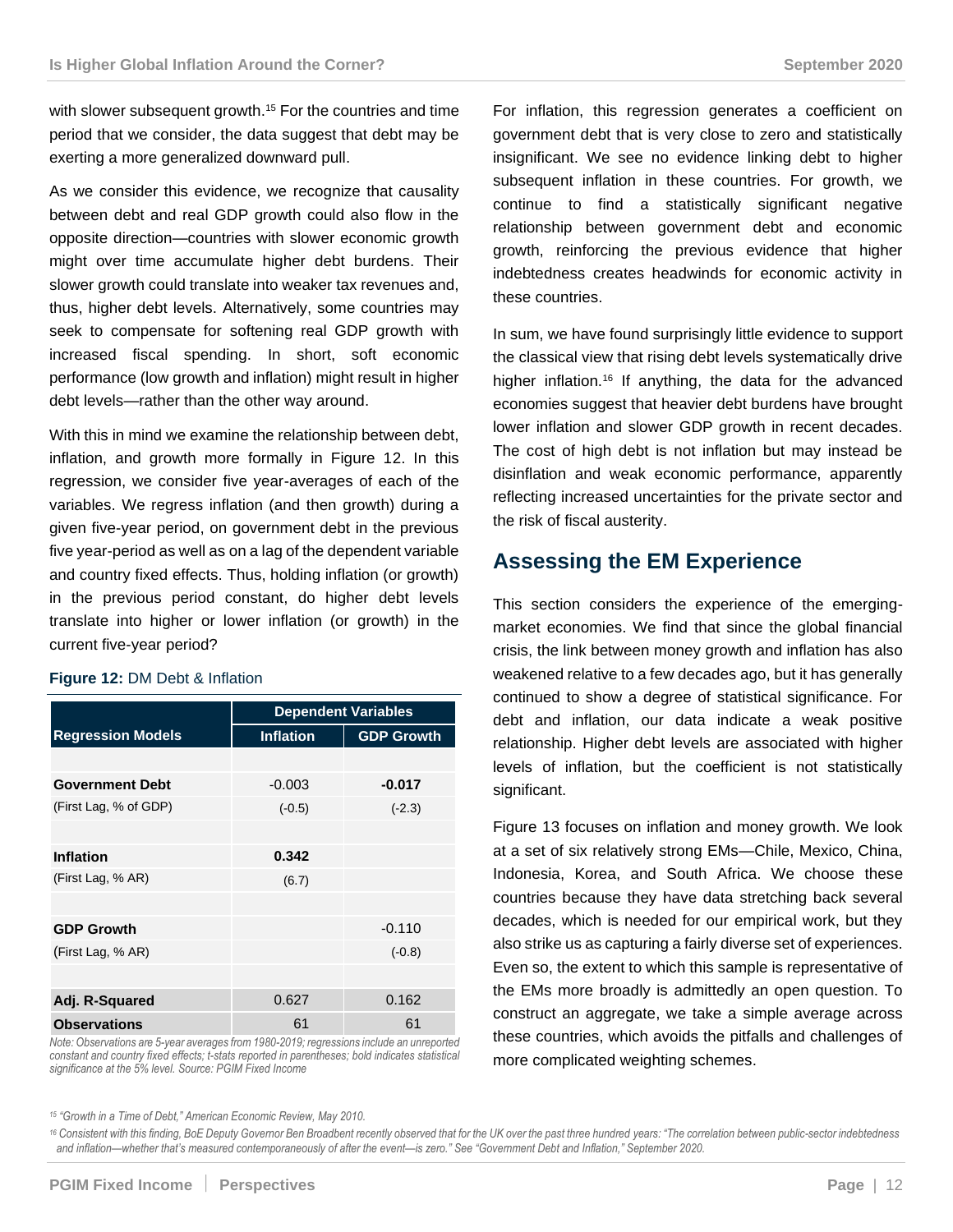### **Figure 13:** EM Money Growth & Inflation\*



*\*Simple average of Chile, Mexico, China, Indonesia, Korea, and South Africa.*





*Source: National Statistical Agencies, Haver, PGIM Fixed Income.* 

We find that money growth and inflation stepped down together in the late 1990s and have moved more or less in sync thereafter. The lower panel amplifies these issues. Similar to our work for the AEs, we report a rolling regression of inflation on money growth. In the years before the global financial crisis, this relationship was relatively stable, with a coefficient of around 0.6, but it subsequently fell to 0.3 and, more recently, even lower. Nevertheless, through most of the post-GFC period, the coefficient has shown some degree of statistical significance. The relationship appears to have weakened further in the most recent 10-year samples, but it remains to be seen how long-lived that decline might be.

Figure 14 turns to the question of how rising debt levels may influence inflation and growth. Given the surge in debt in recent months, this question is of central importance for EM performance in the years ahead. The scatterplots report data for the six countries in the panel above—plus five others (Brazil, India, Poland, Russia, and Turkey). The observations are decadal averages starting in the 1980s, or as data become available.

#### **Figure 14:** EM Debt & Inflation



*Note: Decadal observations for 11 countries; excludes decadal inflation rates above 25%. Source: IMF, National Statistical Agencies, PGIM Fixed Income*

We find a weakly positive relationship between debt and inflation. In other words, rising debt levels have been associated with higher rates of inflation. This finding accords with our intuition. Our sense is that the classical channels have been operative in some recent episodes. Argentina is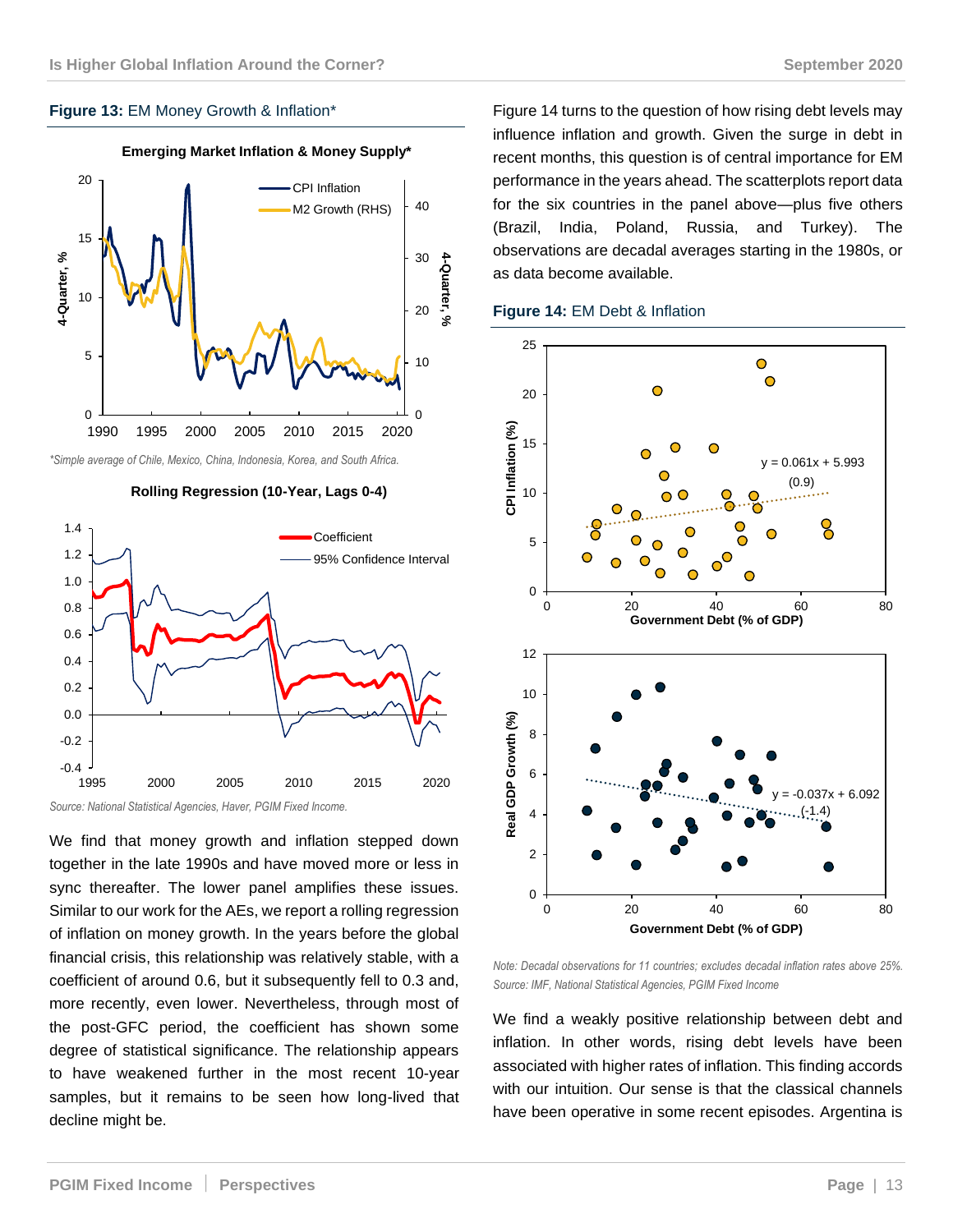just one example. Even so, the relationship is also quite noisy—and falls far short of statistical significance.

To amplify this discussion, the lower panel looks at government debt levels and economic growth. For the advanced economies, we found a strong negative relationship, and there are good reasons to expect something similar here. The EMs have continued to face considerable market scrutiny—and have felt financing pressures when concerns have arisen about the sustainability of their fiscal policies. These pressures, sometimes in tandem with an IMF program, have required them to tighten their belts. Broadly consistent with these considerations, we find a negative pattern in the data, similar to our findings for the advanced economies. In this case, however, the relationship comes in a bit below the threshold for statistical significance.

We note that the results in this section are only suggestive. The heterogeneity and variation across the emergingmarket economies is significant. Their performance is driven by an array of sometimes volatile economic factors, policies, and shocks, which make it difficult to tease out stable underlying relationships. Indeed, such relationships have likely shifted over time.

In sum, the evidence we present suggests that EM policymakers should not disregard the classical view that rapid money growth and high debt levels may drive an acceleration of inflation. However, as for the AEs, these relationships seem to have become less reliable in recent years. Inflation performance in these countries no doubt bears the imprint of a range of other factors as well.

## **Concluding Thoughts**

This paper casts doubt on the view that monetary and fiscal stimulus implemented to fight the coronavirus is likely to trigger an upsurge in global inflation. We see little evidence of a significant link between money growth, debt levels, and rising inflation. More specifically, we find that inflation has become increasingly divorced from money growth, particularly in the years since the global financial crisis. This has been abundantly true in the advanced economies, but it seems to have been the

case, at least to some extent, in the emerging markets as well. Our work suggests that rising debt levels, if anything, tend to exert a contractionary force on activity, which may be disinflationary.

Notably, the discussion in this paper has mostly focused on factors that, in the end, have not driven inflation. This raises the question of what has driven inflation? What forces have been at work in recent decades that have pushed it down and kept it low? By our reckoning, this has reflected some deep structural factors. We would point, in particular, to aging demographics and advancing technology and automation.

The aging of the population, which is being felt in various ways around the world, is sapping aggregate demand, weakening growth, and softening inflation and inflation expectations. This complex of factors has been clear and powerful in Japan, but other countries now seem to be following along this path.

Evolving technology and automation have put downward pressure on inflation as well. They have restrained labor costs and the prices of many products, especially manufactured goods. Further, as a result of advances in information technology and logistics, many firms now compete in a global marketplace. This has limited their pricing power and restrained inflation. This effect has been particularly powerful in retail, where firms around the world must compete against the so-called Amazon price.

These forces have acted against a backdrop of low, increasingly entrenched, inflation expectations. A generation is now coming to maturity who has seen only tepid price increases. This may actually be, in part, the work of central banks themselves. Previous generations of central bankers emphasized their determination to fight inflation. In retrospect, it seems that their efforts may have been too successful. The challenge for many in the current generation of central bankers is figuring out the appropriate mix of tools and words to get inflation back up a notch. It's possible that the Fed's new "Framework" will be a step in that direction.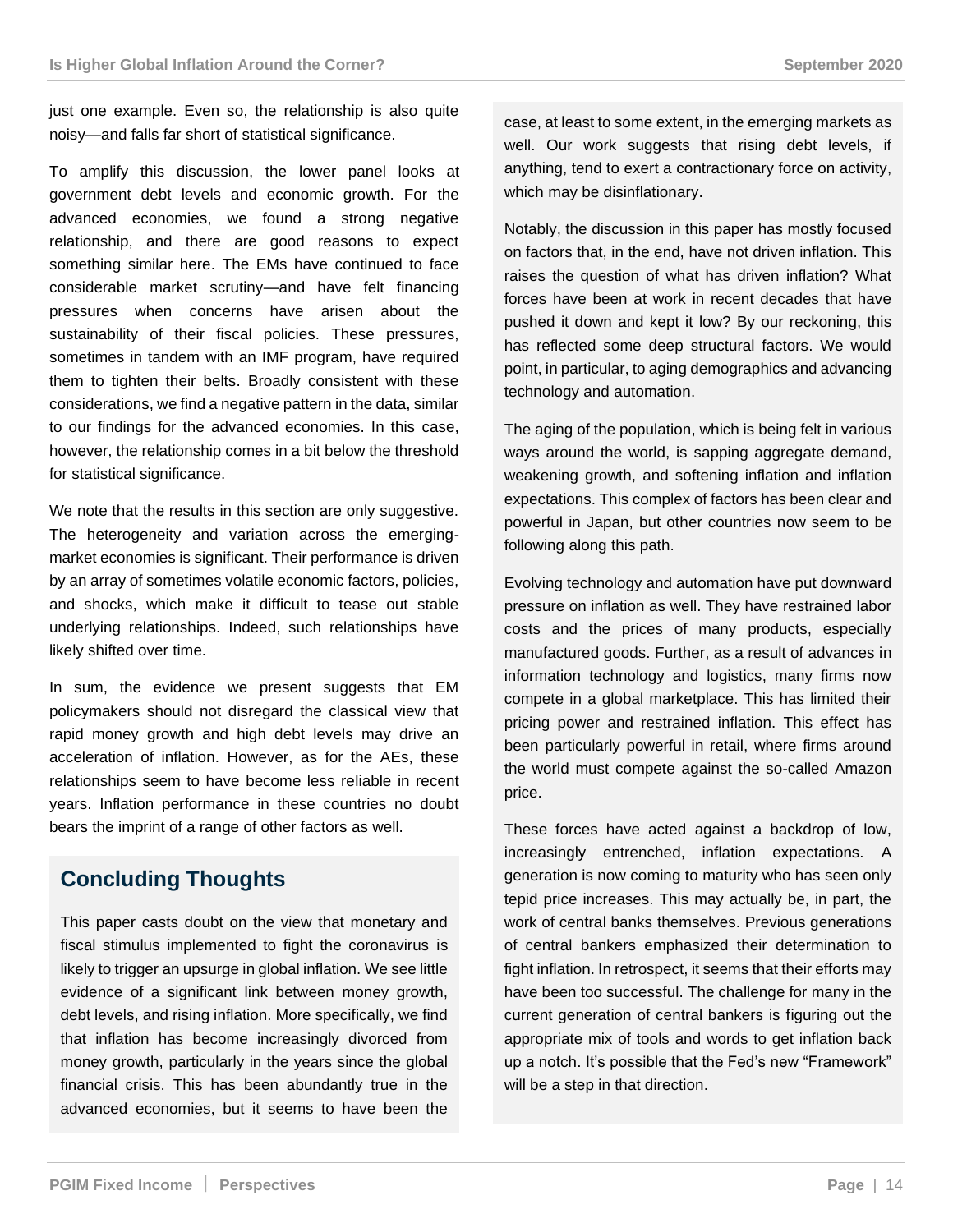As we noted in the introduction, globalization—another powerful disinflationary force—is currently facing headwinds. Even so, our judgment is that the forces bringing the world together are also powerful and will not be easily blunted. While the pace of globalization is likely to slow, perhaps significantly, we expect that over time a new synthesis will be hammered out. The next round of globalization will be more pragmatic, socially aware, and equitable.<sup>17</sup> The upshot is that global integration will be a less powerful disinflationary force in the coming decade, but we don't expect a broad reversal.

As a bottom line, our assessment is that such structural factors working together have pushed global inflation and inflation expectations down—and are likely to ensure that price pressures remain muted in the years ahead. In short, these factors generated sustained soft inflation in the decade following the global financial crisis. We see them as generally remaining operative in the coming decade. Central banks across a range of countries will be valiantly leaning in the opposite direction, trying to push inflation up, but their task will not be easy.

*<sup>17</sup> For further discussion of these issues, please see our paper, "Globalization 2.0–A New Synthesis," May 2020.*